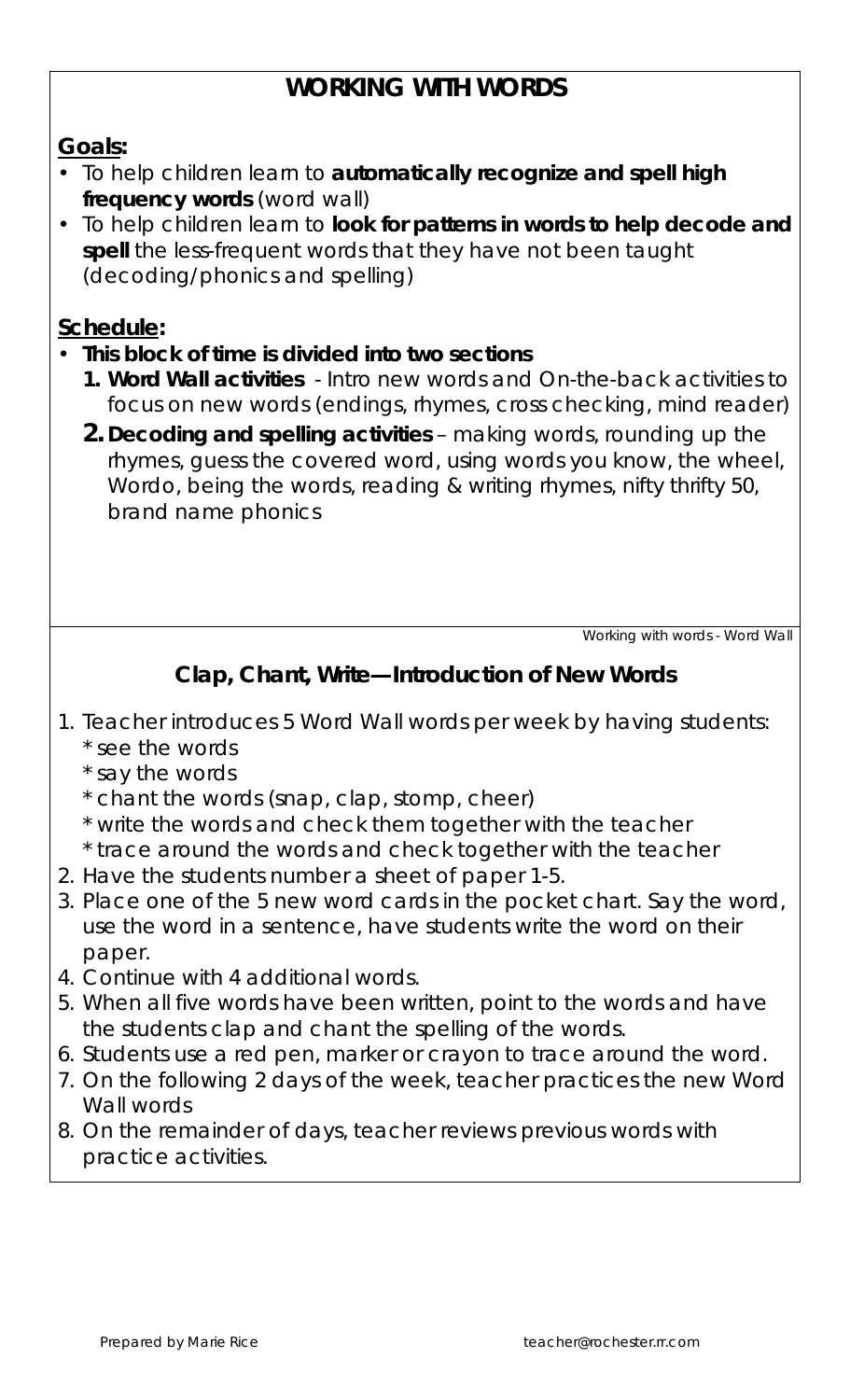#### **On-the-back – Endings**

This activity helps children learn to spell Word Wall words that need an ending (suffix).

- 1. Students number their papers 1-5 on the back.
- 2. Teacher calls a word that can have an ending added to it. Begin with just one ending per lesson. Then add additional endings in separate lessons.
- 3. Then combine them so that children are listening for all the endings.  $*$ ING - Jump+ing, The frog is jumping over the log, jumping Student finds "jump" on the word wall and writes "jumping" on paper.
- 4. Ask what word wall word was used with an ending. Say the word and chant its spelling.
- 5. Continue in same manner with 4 additional words.
- 6. Teacher can choose to use 5 different words using the same ending or use one-two word wall (base) words and use multiple endings.
- Looks, looking, looked & eats, eating **OR**
- Looking, making, running, riding, swimming
- 7. Later in the year, include words that have tricky ending rules such as "drop the e", "change y to I", "double the last letter".

*Working with words - Word Wall* 

### **On-the-back - Rhymes**

The teacher says a sentence that contains a word that rhymes with one of the new Word Wall words and is spelled with the same pattern. Children must decide which word rhymes and how to spell it.

1. Students number their paper 1-5.

2. The teacher gives the following clues for the lessons words. Examples:

- "I like to talk." The word begins with a t and rhymes with walk Student writes talk on paper
- "I have my book." The word begins with an m and rhymes with by Student writes my on paper
- 3. To check the answers, teacher says the rhyming word and lets students say the word they wrote and chant its spelling.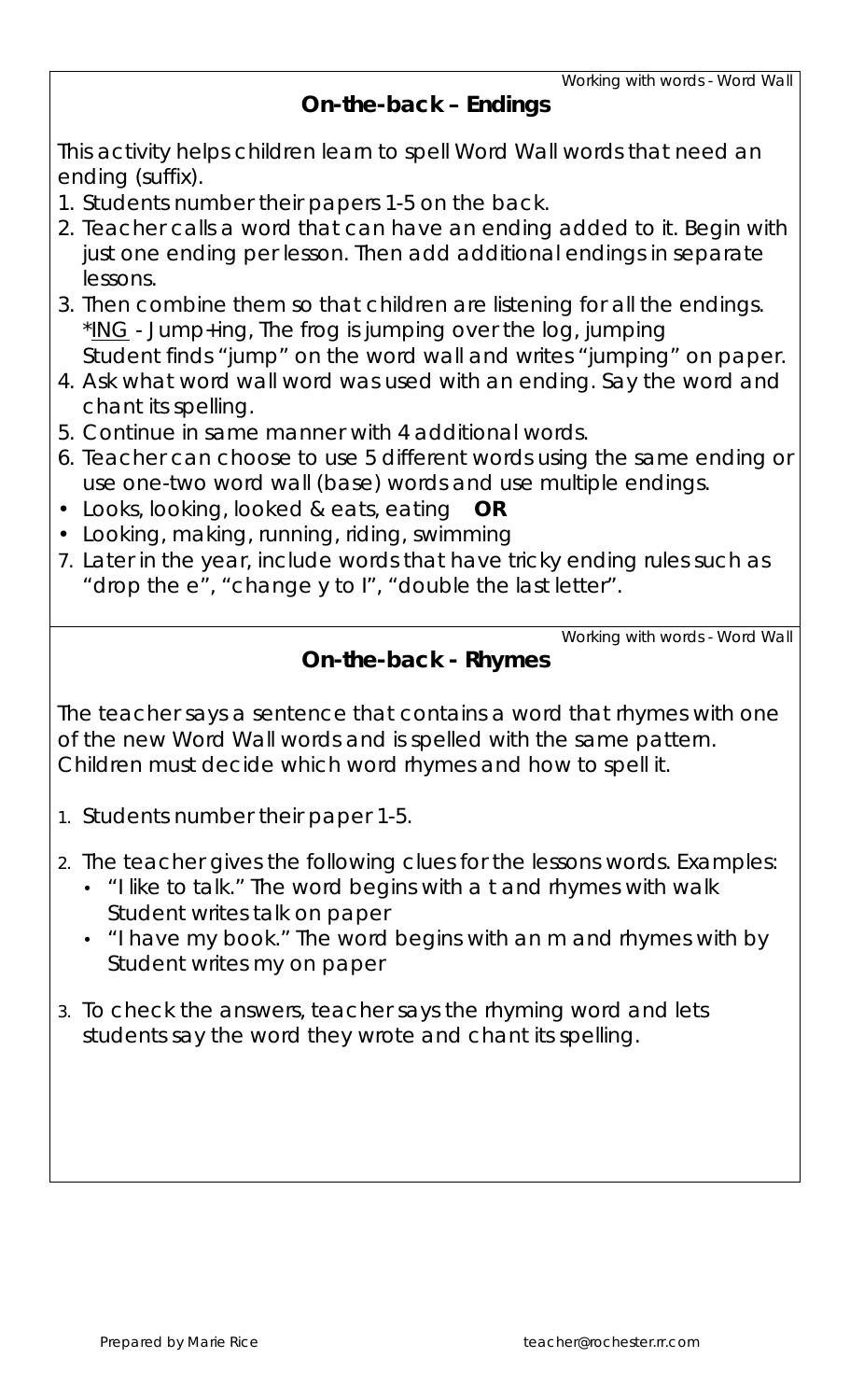#### **On-the-back - Cross Checking**

- 1. Students number front and back of paper from 1-5.
- 2. Teacher calls out several words that begin with the same letter for students to write on the front of their paper. (e.g. went, want, was, what, where)
- 3. Teacher tells students that they will have to decide which word from the front makes sense in each sentence.
- 4. Teacher reads a sentence but say BLANK where the word should go.
- 5. Students decides which word makes sense in the sentence and writes that word in the correct spot on the back. Examples:
	- $\bullet$   $I$  \_\_\_\_\_\_\_ to the beach.
	- It \_\_\_\_\_\_ very hot today.
	- \_\_\_\_\_\_\_ do you want for lunch?
	- \_\_\_\_\_\_\_\_ should we go first?
	- $\bullet$   $\Box$  to go home.

*Working with words – Word wall* 

### **On-the-back - Be a Mind Reader**

- 1. Students number their paper from 1-5.
- 2. The teacher can choose to focus on 1 word or 5.
- 3. If 1 word is focused on the teacher gives 5 clues to the word.
	- It's one of the words on the word wall.
		- It has 4 letters.
		- It begins with w-h
		- The first vowel is e
		- It begins the sentence: \_\_\_\_ will lunch be ready?
- 4. If 5 words are focused on, the teacher gives more specific clues.
	- The first word I'm thinking of starts with w-h and begins the sentence: \_\_\_\_\_ will lunch be ready?
	- The second word I'm thinking of is one of our new words and rhymes with hide.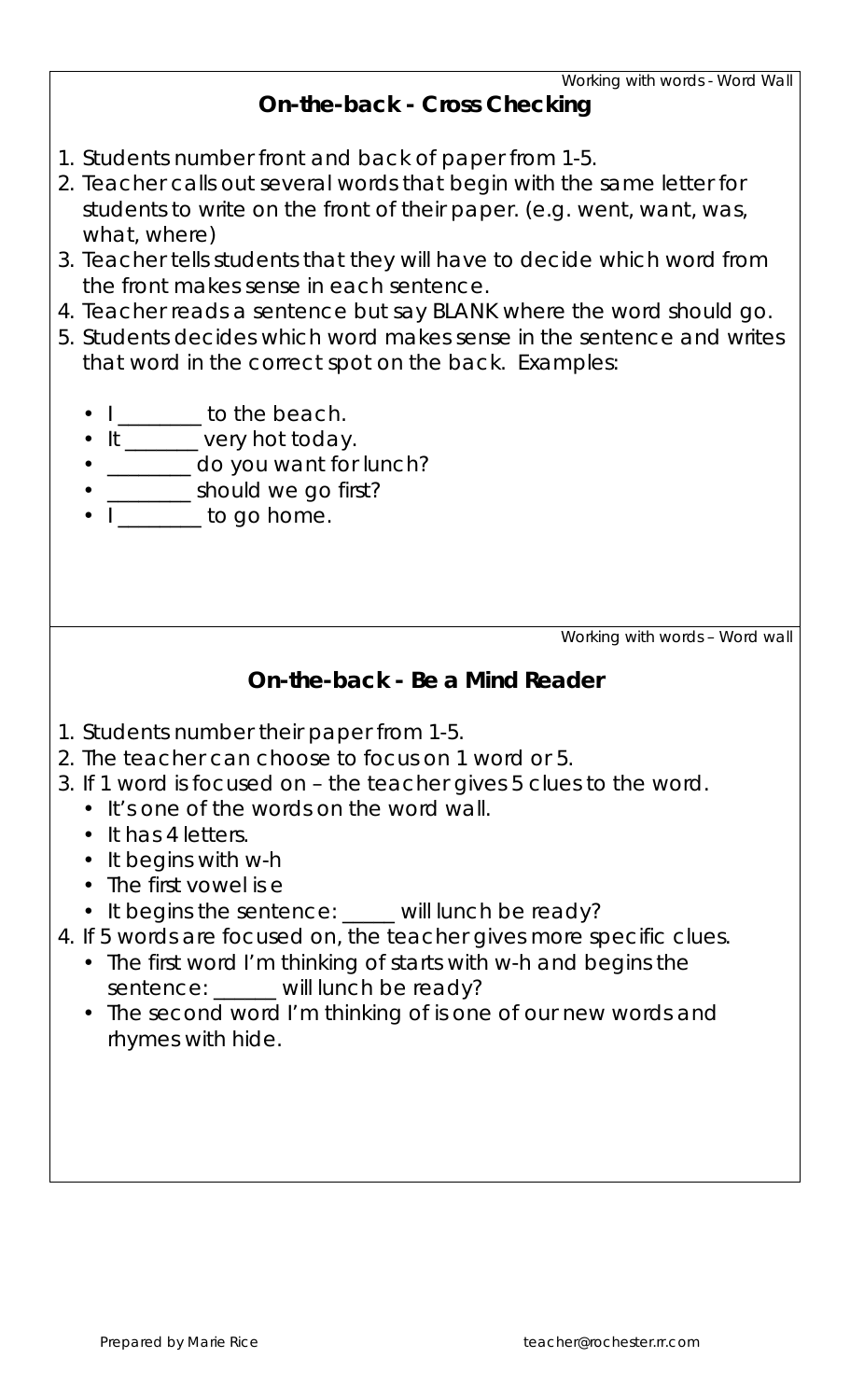## **Making Words**

**Make Step:** Choose the appropriate envelope and distribute the letters inside to the children. Give step by step directions to make each word listed on the front of the envelope. ("Use 2 letters to make the word 'in'. Add one letter to make the word 'tin'. Change one letter to make 'fin'.") One child may demonstrate with the teacher's large letter cards in the pocket chart. After each word is made, display an index card with the word on it next to the same word made with the cards. Then put the index card word in the pocket chart for the next activity. Continue until all words are spelled. Finally, the students see if they can figure out the day's "secret word" using all of the letters.

**Sort Step:** Use the pocket chart to sort for patterns; including, number of letters, rhymes, rimes, onsets, vowel sounds, etc.

**Transfer Step:** Hold up a card and say, "What if you were reading and you didn't know this word? Which word would help you figure it out?" Repeat with several words. Then say, "What if you were writing and you didn't know how to spell -----. Which word could help you figure out how to spell it?" Display the word under the correct pattern.

*Working with words* 

## **Guess The Covered Word**

Write five sentences on the overhead. Cover up the vocabulary word with post it notes (one for the beginning letters, or onset, and one for the rest of the word, or rime). In order to help with cross checking:

- 1. First have them guess the word with no letters showing. Write 5 reasonable guesses out to the side.
- 2. Uncover the onset and cross out any guesses that are eliminated. Make additional guesses if necessary.
- 3. Show the whole word and help children confirm which guess makes sense and has the right letters.

You can use your vocabulary transparencies from the curriculum for this activity. You can also just write the letters as needed and call the game "Guess the Missing Word!"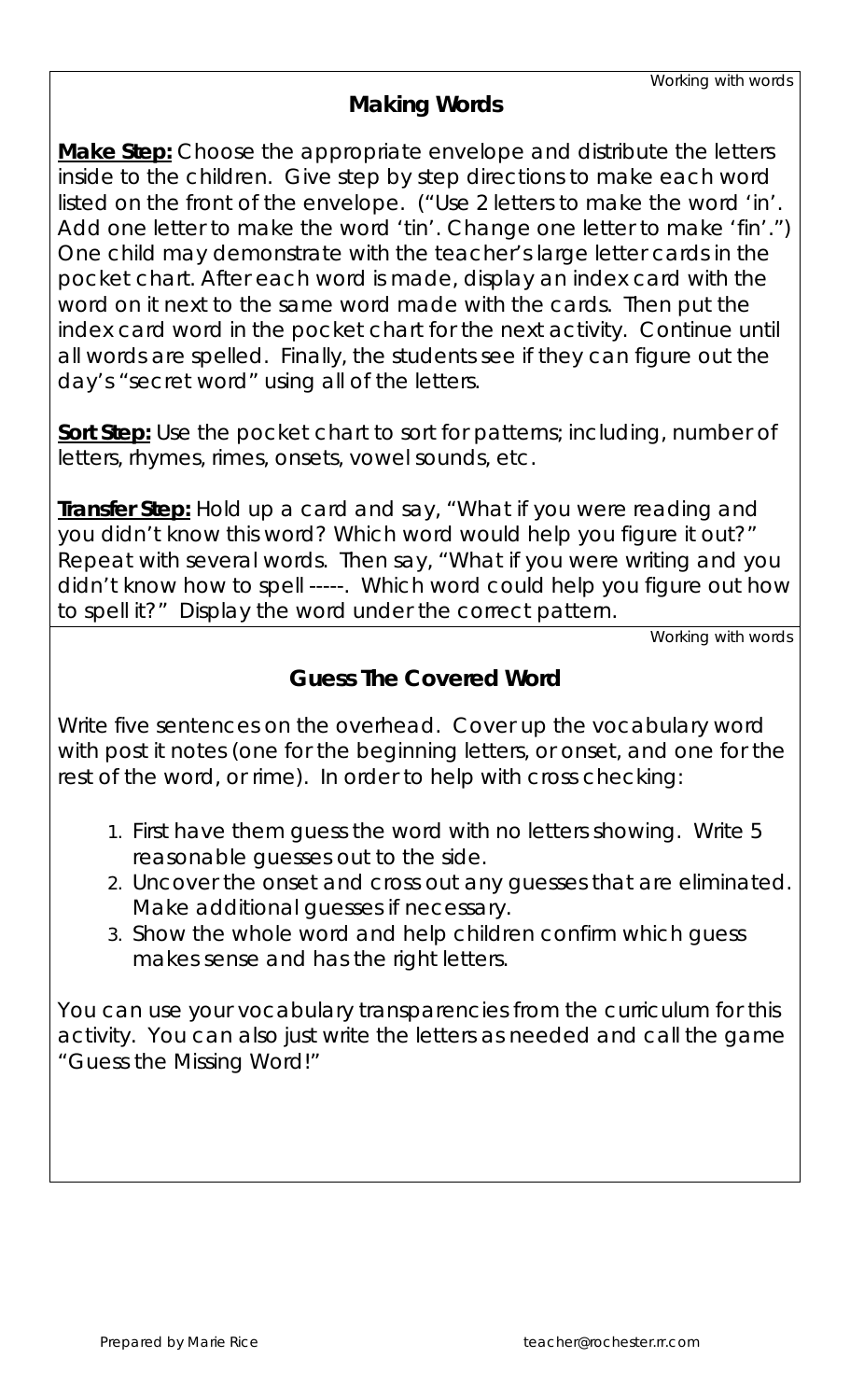## **Rounding Up The Rhymes**

This activity is done with a book that has been read aloud by the teacher or the class which contains lots of rhyming words.

- 1. Read the book: focus on a few pages with lots of rhymes with the same pattern so that children will see the connection between rhyming words and the spelling pattern.
- 2. Round up the rhymes: As the children tell you the rhyming words, write them on index cards and put them in a pocket chart.
- 3. Remind children that words which rhyme usually have the same spelling pattern. Have a child come and underline the spelling pattern in each set of rhymes and then decide whether or not they are the same. Discard non-matching rhymes. (dear & here)
- 4. Use these words to read some other words. Write a word that rhymes and has the same spelling pattern as one of the rounded up pairs. Ask a child to put it with the words that have the same rime. THEN, read all three words together.
- **5.** Next do the same for writing. Read a word aloud and have kids decide which pair could help them spell the new word. Use the rhymes to spell it.

*Working with words* 

### **Using Words You Know**

- 1. Pick 3-4 words students know that also have many rhyming words with the same spelling patterns.
- 2. Using the board or the overhead, make 3 columns and write the key words across the top. Students copy it on their papers.
- 3. Verbalize the strategy to the students by saying, "If t-e-n is ten, the G-le-n must be GLEN." Write GLEN under the correct column.
- 4. Show the next word. Write it in the correct column and have students verbalize the strategy BEFORE pronouncing the word.
- 5. Show the children several words and have them use the known words to decode the new words.
- 6. Show the students how they can use the same strategy for spelling.
- 7. Say a word such as "shine" and have students write it in the correct column. Have them verbalize how to spell it, "If nine is spelled n-I-n-e, then shine must be s-h-i-n-e."
- 8. For this lesson, you give the words to be spelled so that you know they will follow the pattern. Use a rhyming dictionary to help you plan.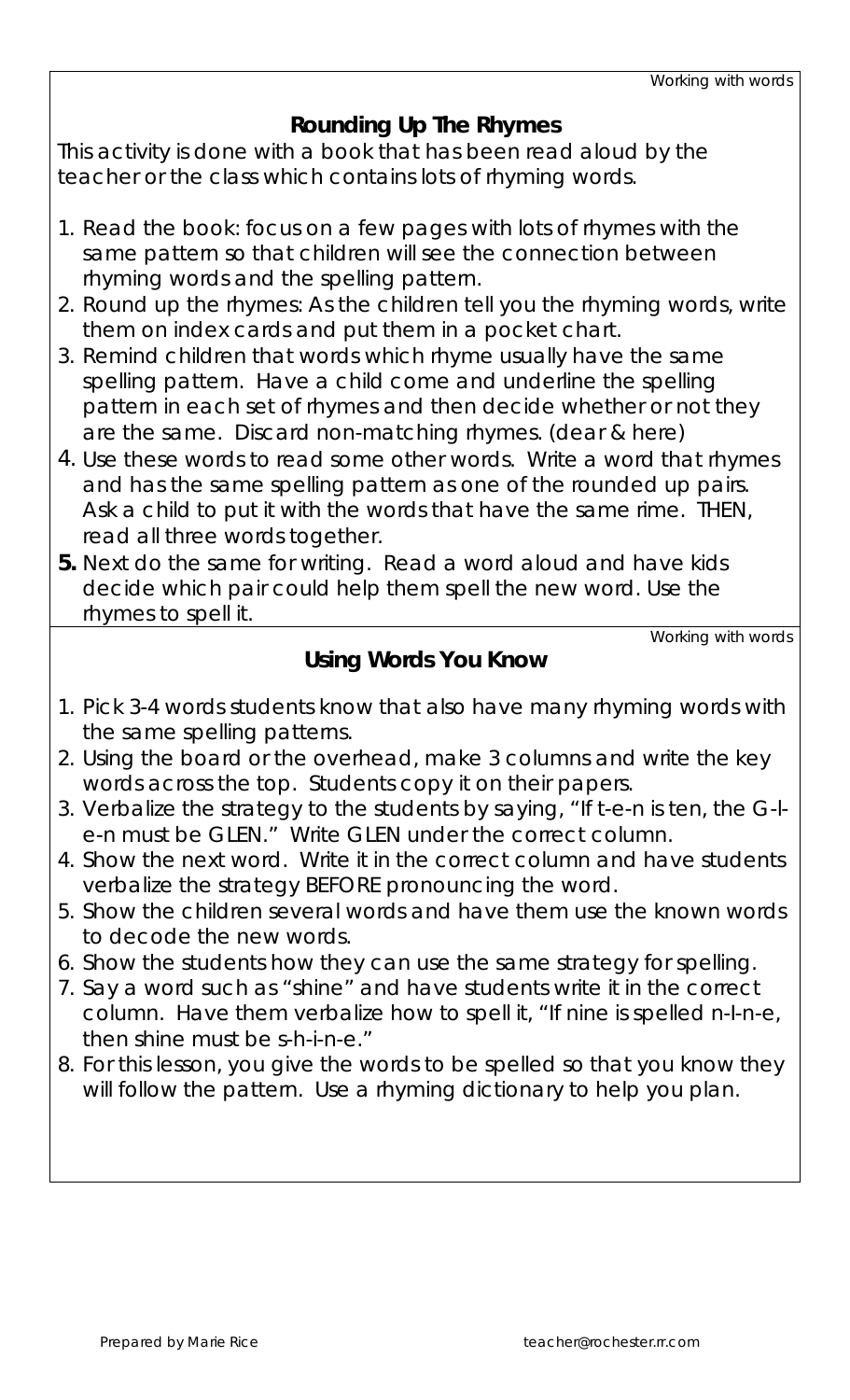## **Reading / Writing Rhymes**

- 1. This activity is much like making word families. The teacher must distribute a pre-made set of onset (beginning letters) cards to the students. (Many will have 2 cards.)
- 2. The teacher writes the spelling pattern (rime) on the board, chart paper or puts into the pocket chart.
- 3. Students look at their onset cards and decide if it makes a real word. If so, they come to the board and try to make a word. If it is a real word, the teacher uses the word in a sentence and writes that word on the chart.
- 4. If the word isn't a real word, the teacher explains that. If the word is a real word but has a different spelling pattern, the teacher explains that and writes the word correctly in a special place (on another chart or in a different color).
- 5. The teacher then calls up children to make any missing words. "I think the person who has w-h should come up here and make a word we know."
- 6. If children can think up good longer words that rhyme and have the spelling pattern, the teacher adds them to the list as well.
- 7. The class then works together in a shared writing format to write a silly rhyme using lots of the rhyming words.

*Working with words* 

## **WORDO**

- 1. WORDO is a variation of Bingo.
- 2. Photocopy sheets with 9 or 16 blocks and give students chips or small pieces of paper to mark their boards.
- 3. Call on students to pick words from the wall to write on their WORDO sheets in a blank box of their choice.
- 4. You write it on an index card.
- 5. Shuffle the deck of cards and you're ready to play.
- 6. As you call out each word, chant the spelling together and mark your boards.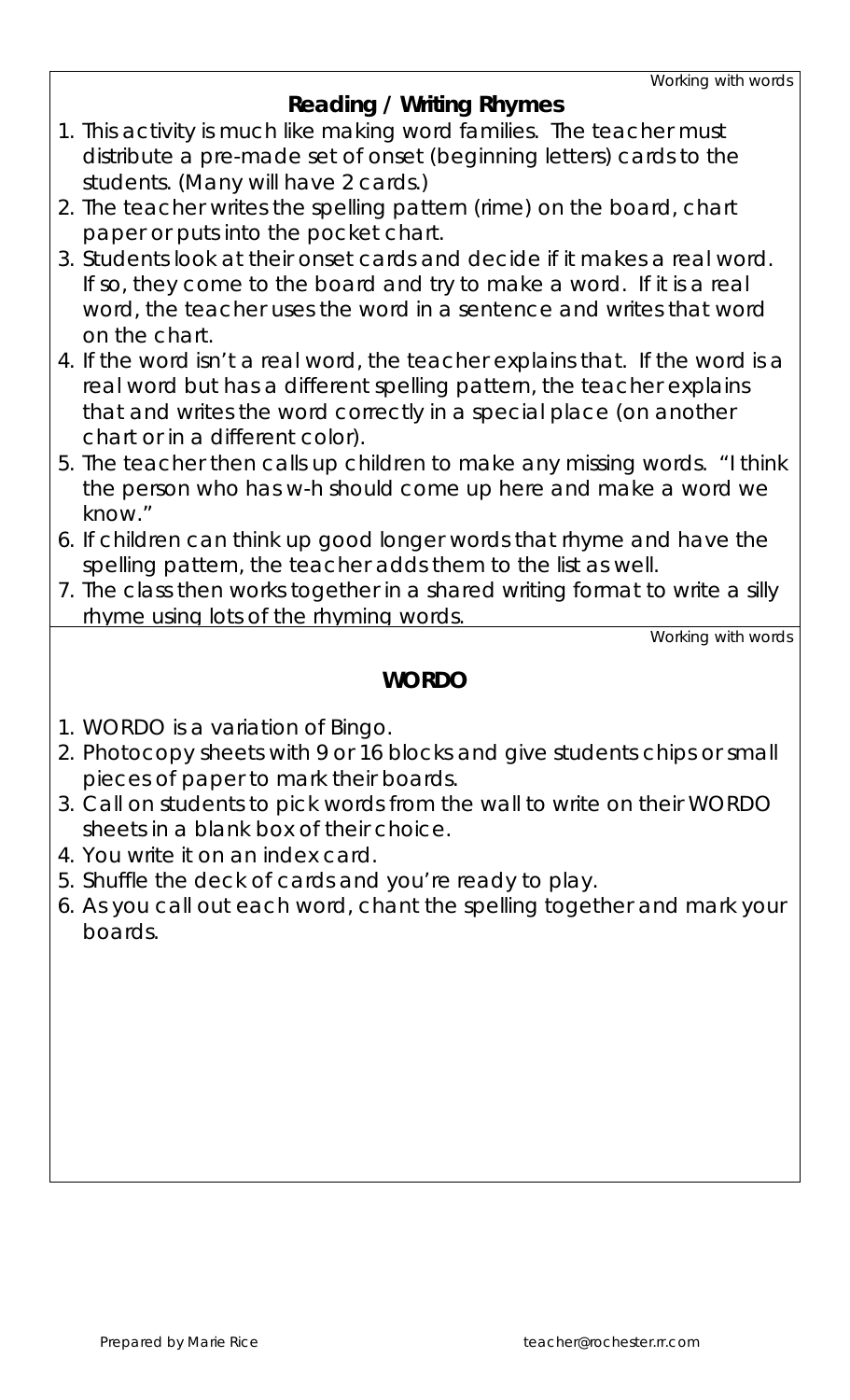#### **The Wheel**

This game is like Wheel of Fortune, with these differences:

- Contestants guess all letters without considering if they are consonants or vowels.
- They must have all letters filled in before they can say the word. (This encourages them to spell!)
- They will win tokens (tickets or whatever you choose) instead of prizes.
- Vanna will not be there to turn the letters!
- 1. Write a category on the board and draw blanks for each letter.
- 2. Choose a student to call out a letter.
- 3. Fill in each blank called and give the student a token for each time the letter occurs. Continue until the student misses.
- 4. Write the missed letter above the puzzle and go on.
- 5. Fill in all the letters before the students may guess.
- 6. Give 5 bonus tokens to the person who guesses correctly.

*Working with words* 

#### **Rivet**

- 1. This game is like Hangman but without the hanging man.
- 2. Write a number in parenthesis to represent the number of letters in the word.
- 3. Then draw the same number of blanks.  $(5)$   $_{-\;-\;-\;-}$
- 4. The teacher gives one clue to the word and then calls on students to try to guess the first letter of the word.
- 5. A correct guess is written on the blank. A wrong guess is written under that particular blank to keep track of incorrect letters.
- 6. For example: if the word is "where" the teacher gives a clue and then calls on a student to guess. If the student guesses an "h" for the first letter, that wrong guess is written under the first blank.
- 7. Correct letters must be given in order so the students are focused on spelling.
- 8. No one may guess the word until all of the blanks are complete.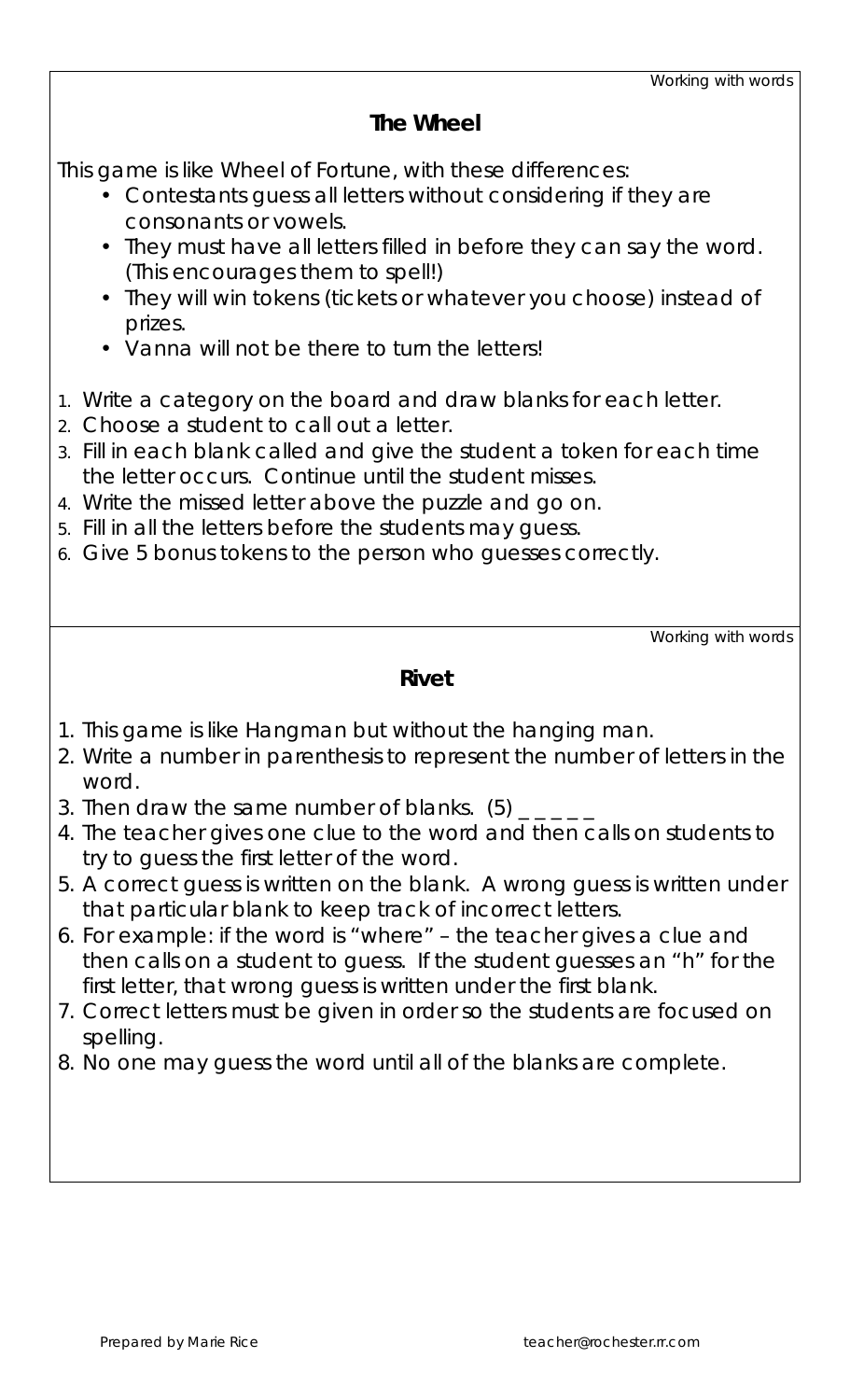#### **Make Sentences**

- 1. Dictate a sentence using several of the word wall words: Josh will come to my house to play.
- 2. Students listen as you repeat the whole sentence.
- 3. Then repeat the sentence one word at a time, giving students plenty of time to find the words on the word wall and write them.
- 4. Remind children to begin sentences with a capital letter.
- 5. Have days when you dictate questions and exclamatory sentences.
- 6. It's fun to use students names in the sentences. Students also like to dictate sentences using lots of words from the word wall.

*Working with words* 

#### **Ruler Tap**

- 1. Teacher chooses a word from the Word Wall.
- 2. Say the word, then tap and say several letters in that word but not the whole word: come, c-o
- 3. Call on a student to finish speling the word out loud: m-e.
- 4. If the student correctly finishes spelling the word, that child gets to call out a word, tap and spell the word and call on another student to finish.
- 5. Do several additional words.
- 6. Variations of this activity could be, only the teacher having a ruler, all students having a ruler.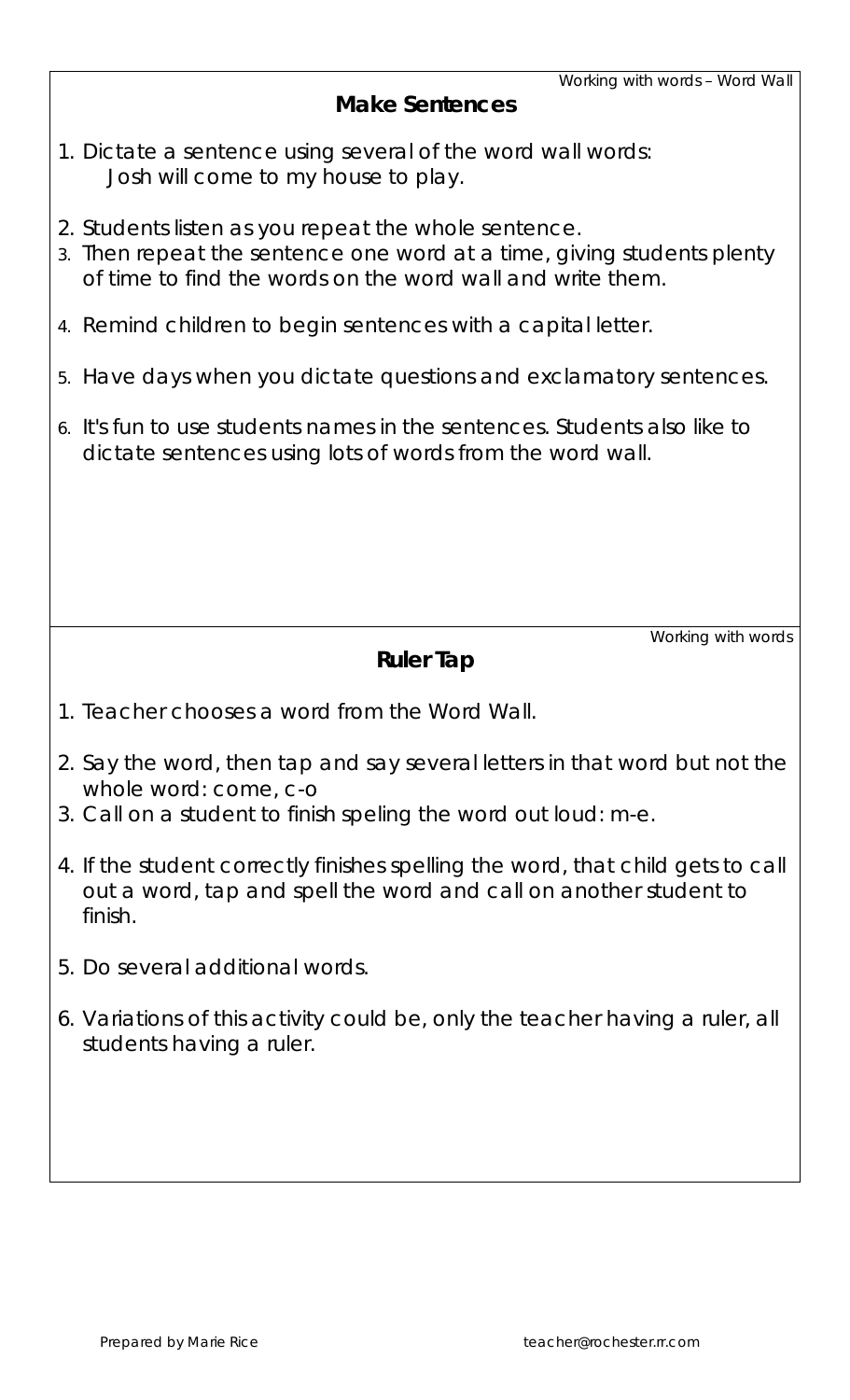### **Word Sorts**

- 1. Write 10-15 words on large index cards and place in a pocket chart.
- 2. Have students write these words on separate smaller cards or papers at their desks.
- 3. Have students sort the words into different piles depending on some features certain words share.
- 4. Students may sort all words that begin with a certain sound, have a certain vowel sound, contain a certain blend or digraph.

*Working with words – word wall* 

#### **Word Work**

- 1. Teacher calls a word wall word, class chants and then writes word in first box on Word Work sheet (see appendix 3).
- 2. Continue with 4 additional words.
- 3. Student uses letter cards/tiles to build the word in the next space on the Word Work sheet.
- 4. Student uses a marker to write the word in the last space.
- 5. Continue with the 4 remaining words.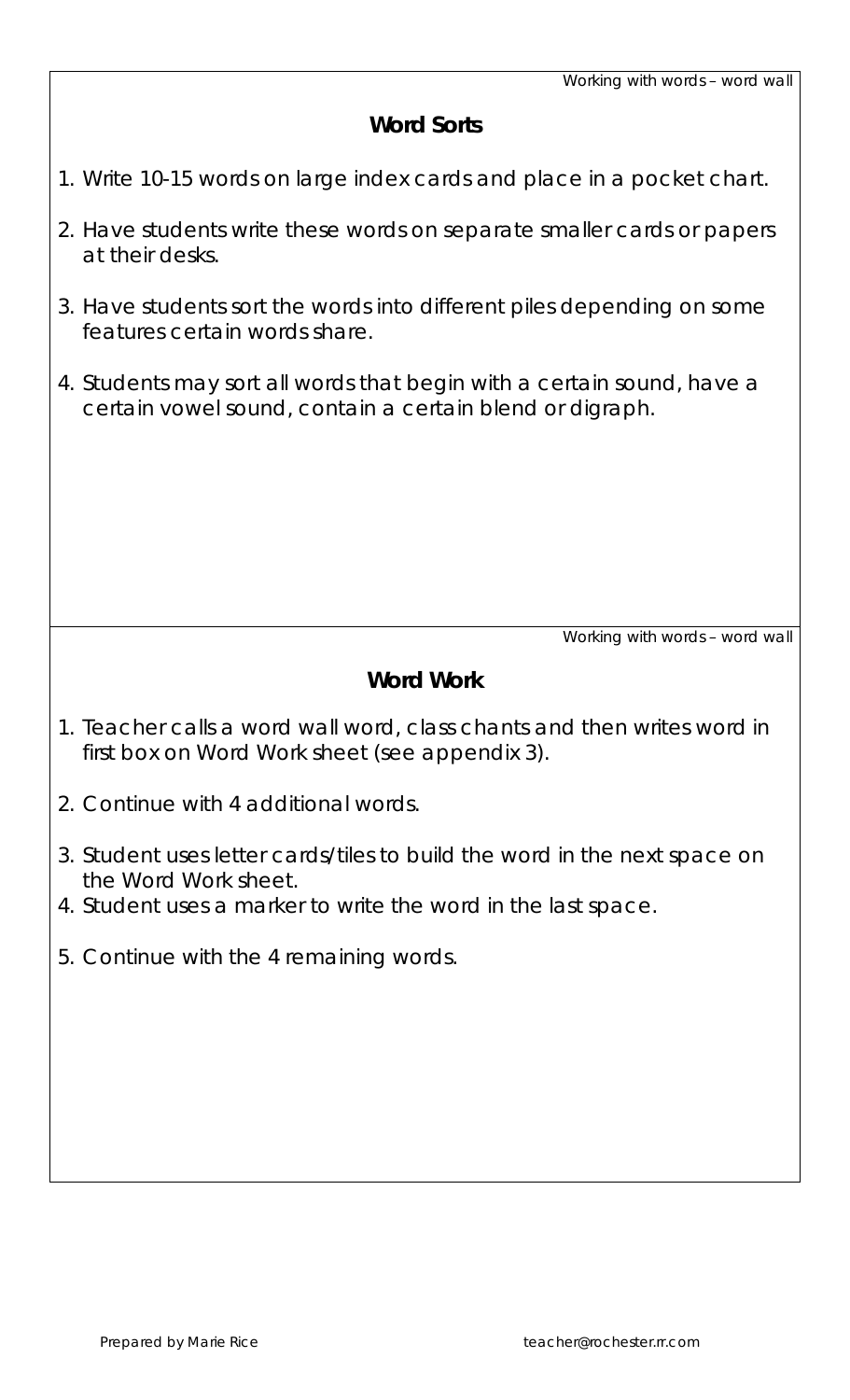#### **Build, Mix, Fix**

- 1. Teacher calls 5 words from the word wall one at a time. Students chant and write on paper as teacher writes on board.
- 2. Teacher directs class to Build the first word with letter tiles/cards at desk.
- 3. After all students have the word built, teacher directs class to Mix up the letters of the word.
- 4. Students are directed to Fix the word by arranging the letters to spell the word.
- 5. Chant the word.
- 6. Continue with remaining words.

*Working with words – word wall* 

### **Word Search**

- 1. Pass out a copy of the Word Search worksheet to each student (see appendix 4).
- 2. Teacher chooses 5 words from the word wall.
- 3. As teacher calls out word, students chant and write on blank at bottom of worksheet.
- 4. When all 5 words have been written, students place each word in the word search puzzle and add additional letters to fill in the boxes.
- 5. Trade Word Search puzzles.
- 6. When each word is found, trace around it with a colored pencil, pen or marker or use a highlighter to highlight the word found.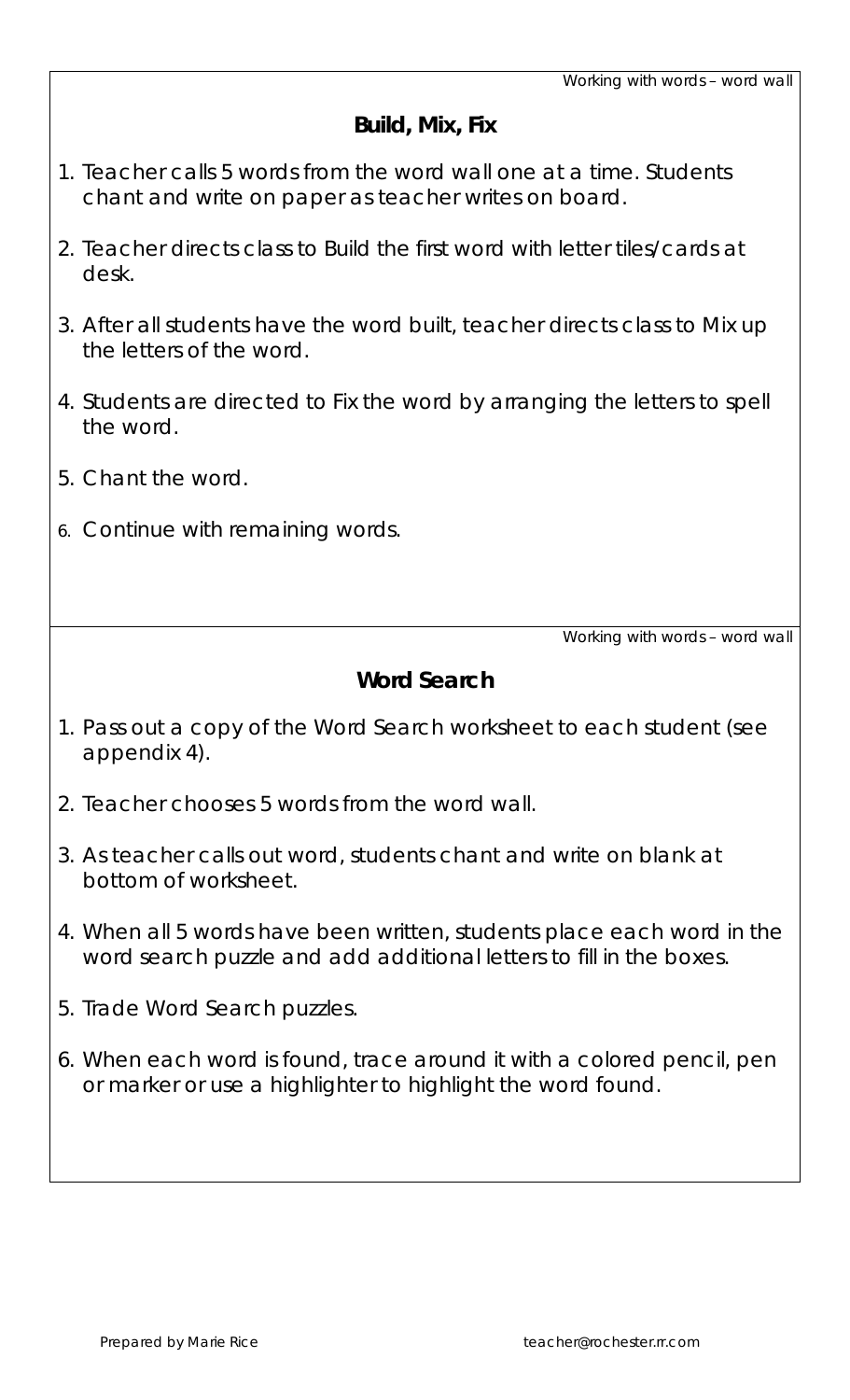*Working with words – word wall* 

#### **Look, Say, Cover, Write, Check**

- 1. Take a paper with three or four columns (see appendix 5).
- 2. Teacher calls out 5 word wall words.
- 3. Students write the list of words in the first column.
- 4. Begin with the first word. SAY it and notice parts to remember.
- 5. LOOK closely at the letters to notice the visual details.
- 6. COVER the word with a card and think about how the word looks.
- 7. WRITE the word from memory.
- 8. Uncover and CHECK it with the word in the first column.
- 9. Cover and write the word again and check.

#### **10.** Do all five words

*Working with words – word wall* 

## **Word Fun Center**

- 1. Teacher chooses 5 words from the word wall and writes them on the board.
- 2. Divide the students into 6 groups.
- *3.* Each group is given a different center material to spell the words. \*painted lima beans \*letter tiles
	- \*pasta
	- \*letter/object tray
	- \*stencils
	- \*Wikki Sticks
	- \*play-dough
	- \*alphabet stamps
	- \*magnetic letters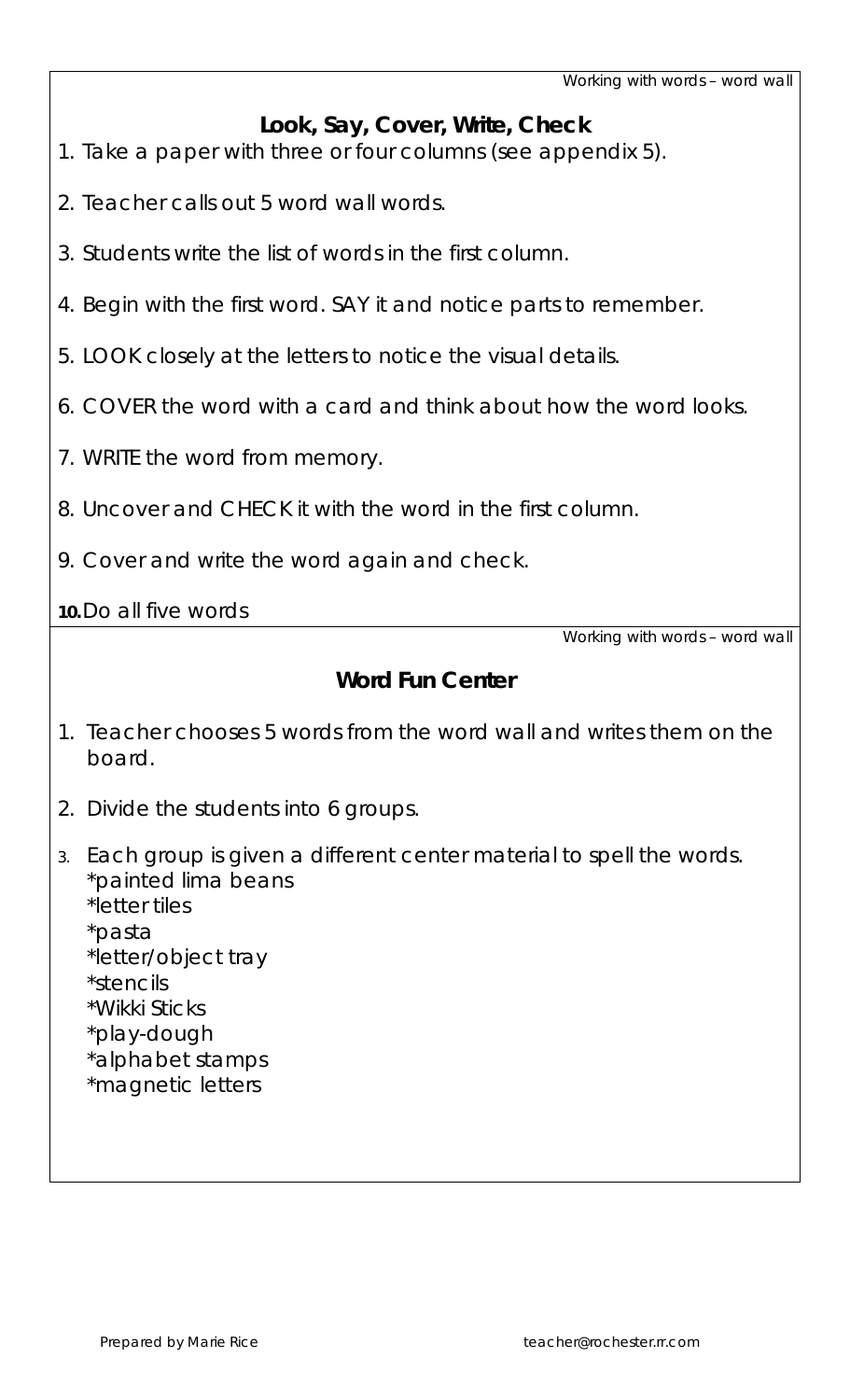#### **Hopscotch**

- 1. Make a hopscotch on the classroom floor with tape, or on the playground with chalk.
- 2. Choose a word wall word and write one letter in each box of the hopscotch and the whole word at the top.
- 3. Students hop and say each letter to spell the word and the say the word at the end.
- 4. Do for additional words.

*Working with words – word wall* 

#### **Wet words**

- 1. Teacher chooses 5 word wall words.
- 2. Say word to class and have them chant.
- 3. Write on individual chalkboard one letter at a time with paintbrush and water.
- 4. Continue with additional words.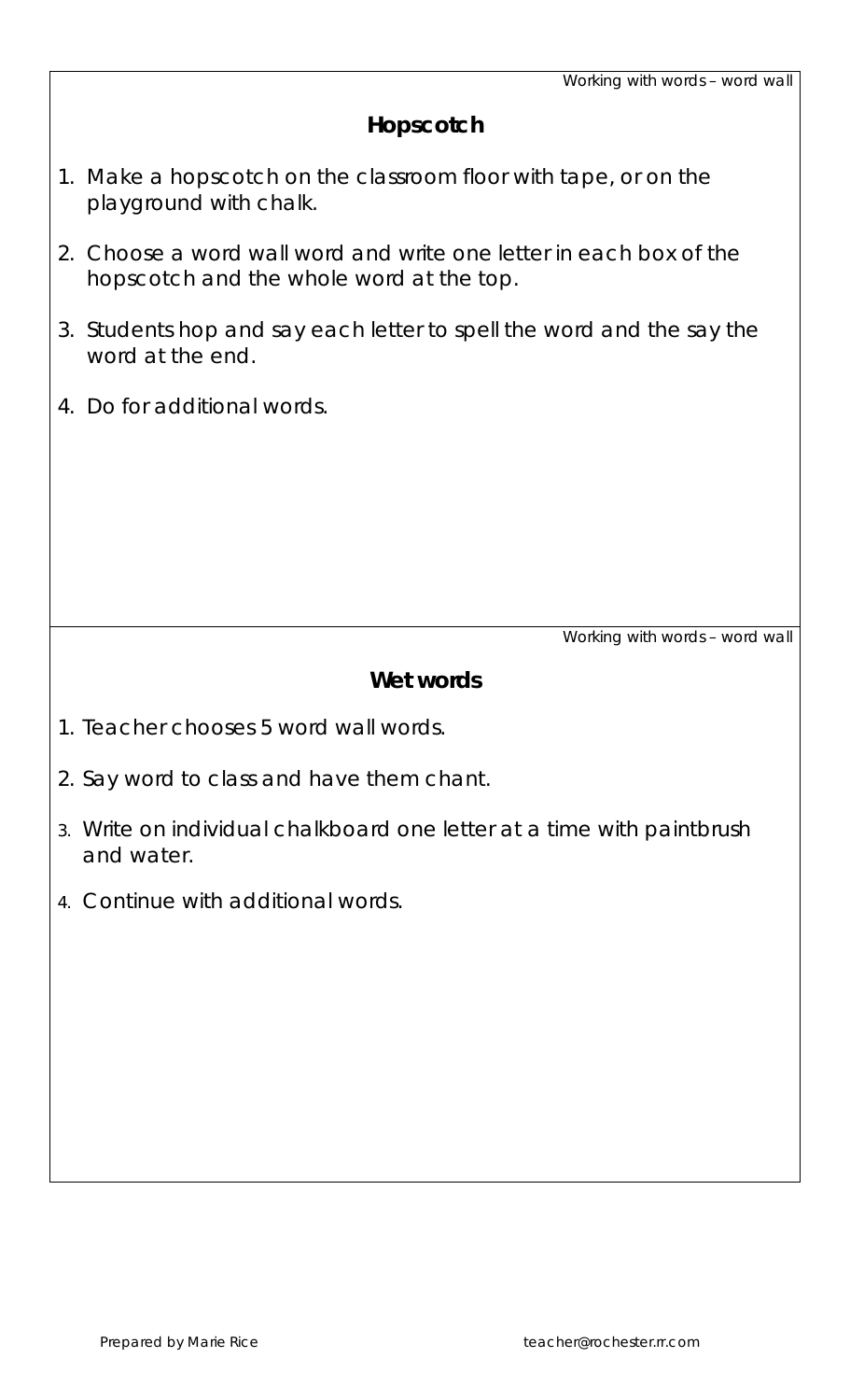#### **Word Jar**

- 1. When 5 new word wall words are introduced, write them on a slip of paper and add to Word Jar.
- 2. Choose 5 students to pick a word from the jar.
- 3. One student at a time reads their word, class chants the spelling.
- 4. Do additional words.

*Working with words – word wall* 

#### **Rainbow Words**

- 1. Pass out paper to each student.
- 2. Teacher chooses 5 word wall words.
- 3. As teacher says word, students chant and write on paper with a crayon.
- 4. Do the same for the additional words.
- 5. After all the words have been written once with a crayon, students go back and write each word again with 2 different colors of crayons.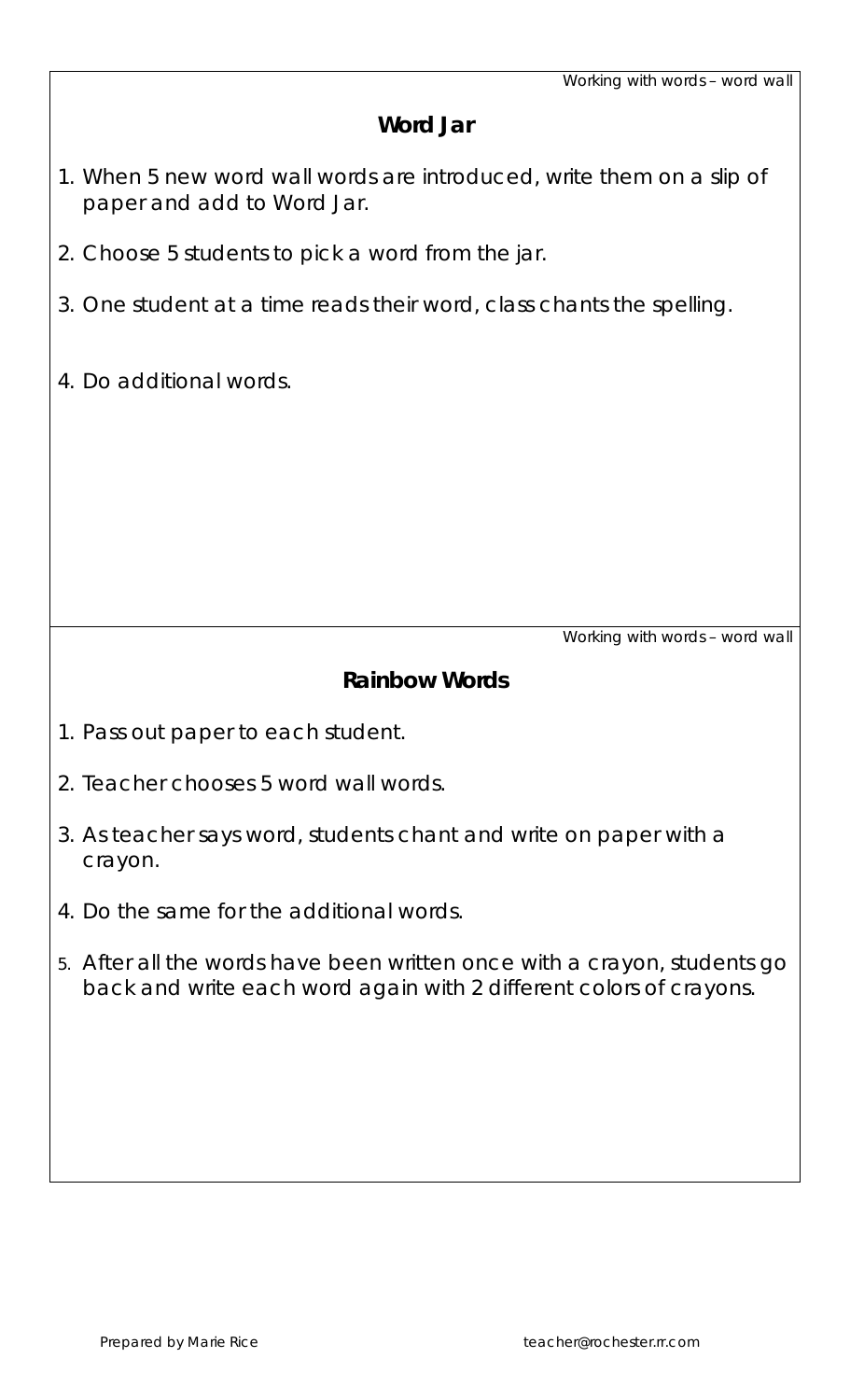#### **Word Wall Chain**

- 1. Pass out 5 colored strips of paper to each student, size 1x5.
- 2. Have one student choose a word wall word and everyone writes and chants that word-- each.
- 3. Call on another student to find a word wall word that starts with the last letter of the first word. Students write and chant it--each-her.
- 4. Call on additional students to continue finding words that start with the last letter of the previous word.
- 5. Glue the strips together to make a chain.

*Working with words – word wall* 

## **Spelling Grid**

- 1. Use the overhead and the Spelling Grid sheet (see appendix 6).
- 2. Teacher chooses a word from the word wall.
- 3. Teacher starts writing the word on the grid by writing the first letter of the word in the first box at the top.
- 4. Call on student to come up and write the first two letters in the boxes in the row below.
- 5. The next student writes the first three letters in the boxes below.
- 6. Continue until the word has been spelled.
- 7. Chant it.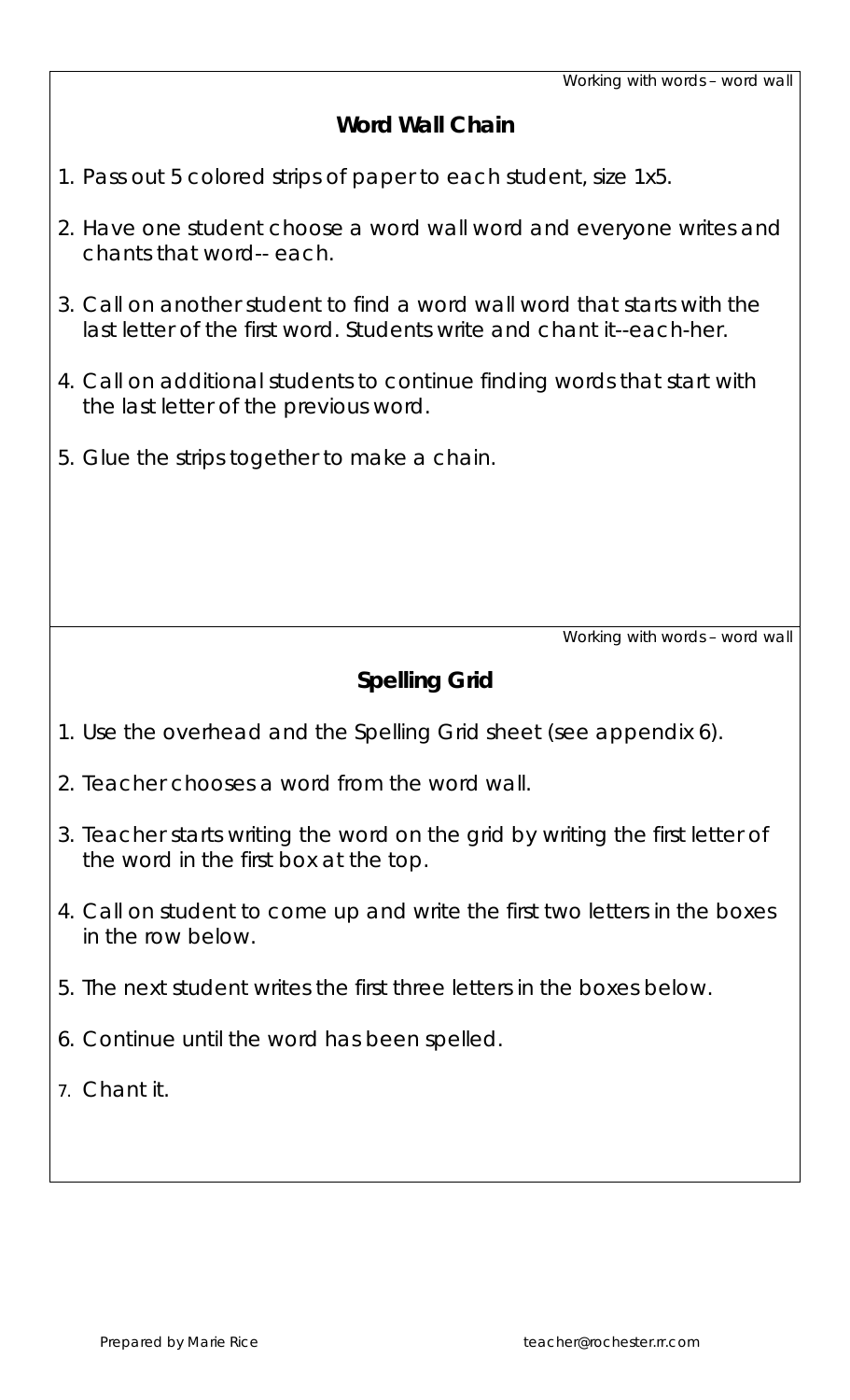*Working with words – word wall* 

| <b>Flashlight Fun</b> |  |  |  |
|-----------------------|--|--|--|
|                       |  |  |  |

1. Turn out the lights.

- 2. Say the poem together with the class: Flashlight, flashlight, oh so bright, Shine on a word with your light.
- 3. Shine the flashlight on individual words for the class to read and chant.

*Working with words – word wall* 

#### **Let's Cheer**

- 1. Choose 5 words from the word wall.
- 2. Print each letter boldly on paper for each word.
- 3. Cheerleaders face the class holding the letter papers to spell the word.
- 4. Call out the first letter of the word.
- 5. The student holding that letter steps forward and raises the letter paper as the class says the letter.
- 6. Continue until the entire word has been spelled.
- 7. Say the word 3 times in unison.
- 8. Take turns being cheerleaders and spelling the rest of the words*.*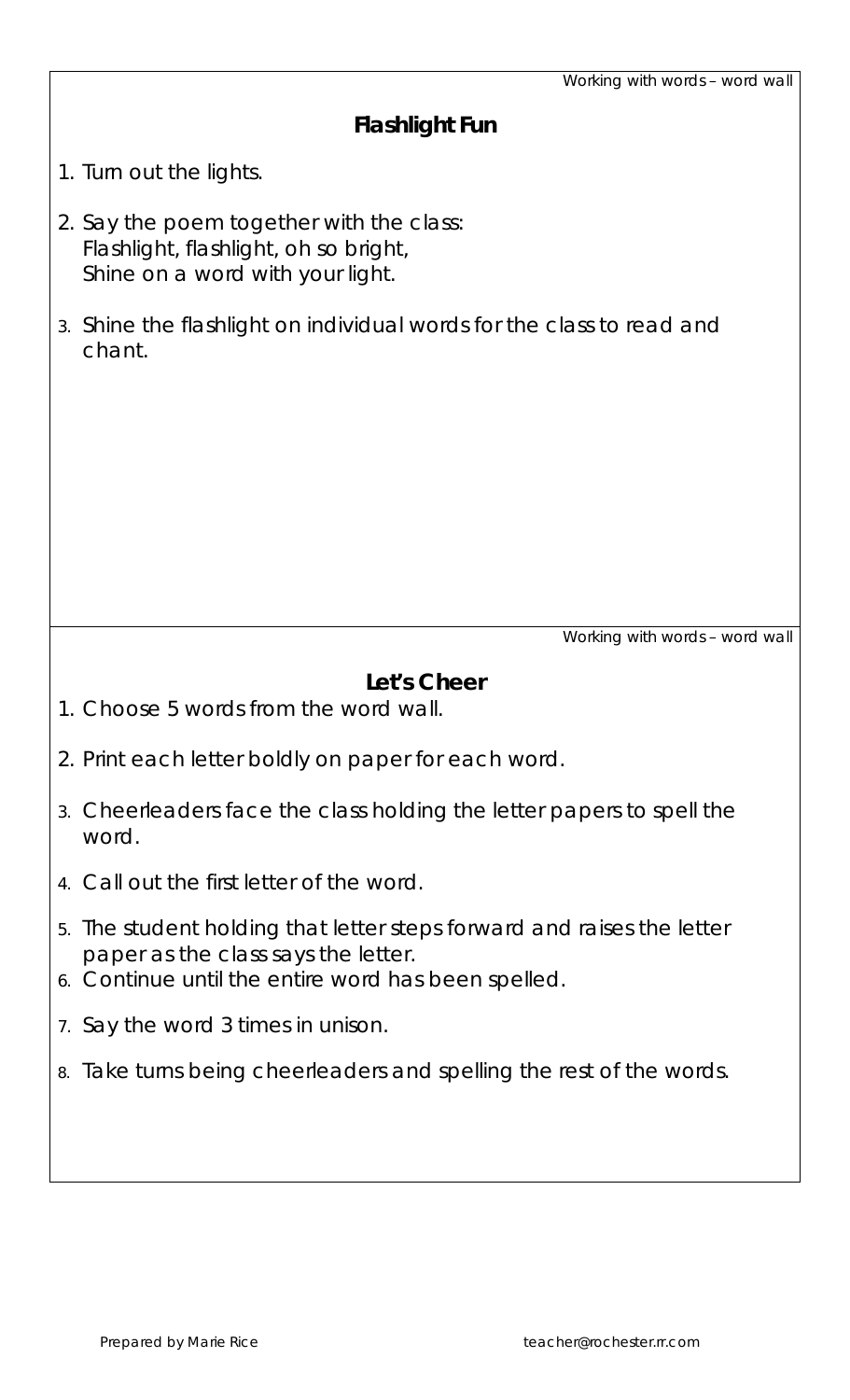#### **Word Wall Chant List**

- 1. Blowing kisses Blow a kiss for each letter. On the word use two hands to blow the kiss and extend both arms out and up. Tons of fun, you feel like a movie star!
- 2. Caribbean Spelling We all stand up, hand on hips, and swivel on each letter. When we say the word we put our hands up over our head and then say "Wooo!" Ex: a - r - e "are" "woo!!"
- 3. Like a mouse -squeeky voice with hands curled up by face
- 4. Like a robot in robotic voice with arms moving back and forth
- 5. Sing opera style
- 6. Fly it like a bird -arms flapping up and down
- 7. Like a chicken arms folded up to make wings and head moving forward
- 8. Smelly hold your nose and spell it
- 9. Drummer beat it on our desks
- 10. Raise the roof you just push up toward the ceiling, one push for each letter.
- 11. Box it You box the words by boxing each letter. You have to box straight in front of your body and not **at** anyone. When you say the word, you clasp your hands above your head like you won the fight.
- 12. Letter size This highlights tall, short and tail letters. You clasp your hands over our heads, straight out, or bent over and wagging our arms like a dog's tail depending on the size of the letter.
- 13. Frisbee throw each letter as you would a Frisbee.

*Working with words - Word Wall* 

#### **Word Wall Chant List Continued**

- 14. Yo-yo bend your arms at the elbow and alternate your hands up and down as you say each letter.
- 15. Voices change your voice for each repetition, Loud, soft, whisper, squeak, growl, baby-talk, etc.
- 16. Ketchup Shake our hand like we're trying to get ketchup out of a bottle. Use your right hand then the left and finally both hands.
- 17. Groups boys cheer, girls cheer, then the whole class or one group of seats at a time, then the whole class.
- 18. Dancing moving side to side
- 19. Movement Stomping, Snapping, clapping, patting our head, bobbing heads from side to side, jumping jacks, toe touches,
- 20. Cheer It (Give me an "h", etc.) Like a cheerleader.
- 21. Pat We pat our heads for tall letters, tummies for short letters and knees for letters that go below the line ..
- 22. Snap and Clap we snap for the vowels and clap for the consonants. Disco (Hand up for consonants, hand down for vowels) Pretend to be John Travolta.
- 23. Throw the Stars Throw one hand at a time toward the ceiling for each letter.
- 24. Explosion Volcano like (whisper, normal, loud) They love to do this. Pretty self-explanatory.